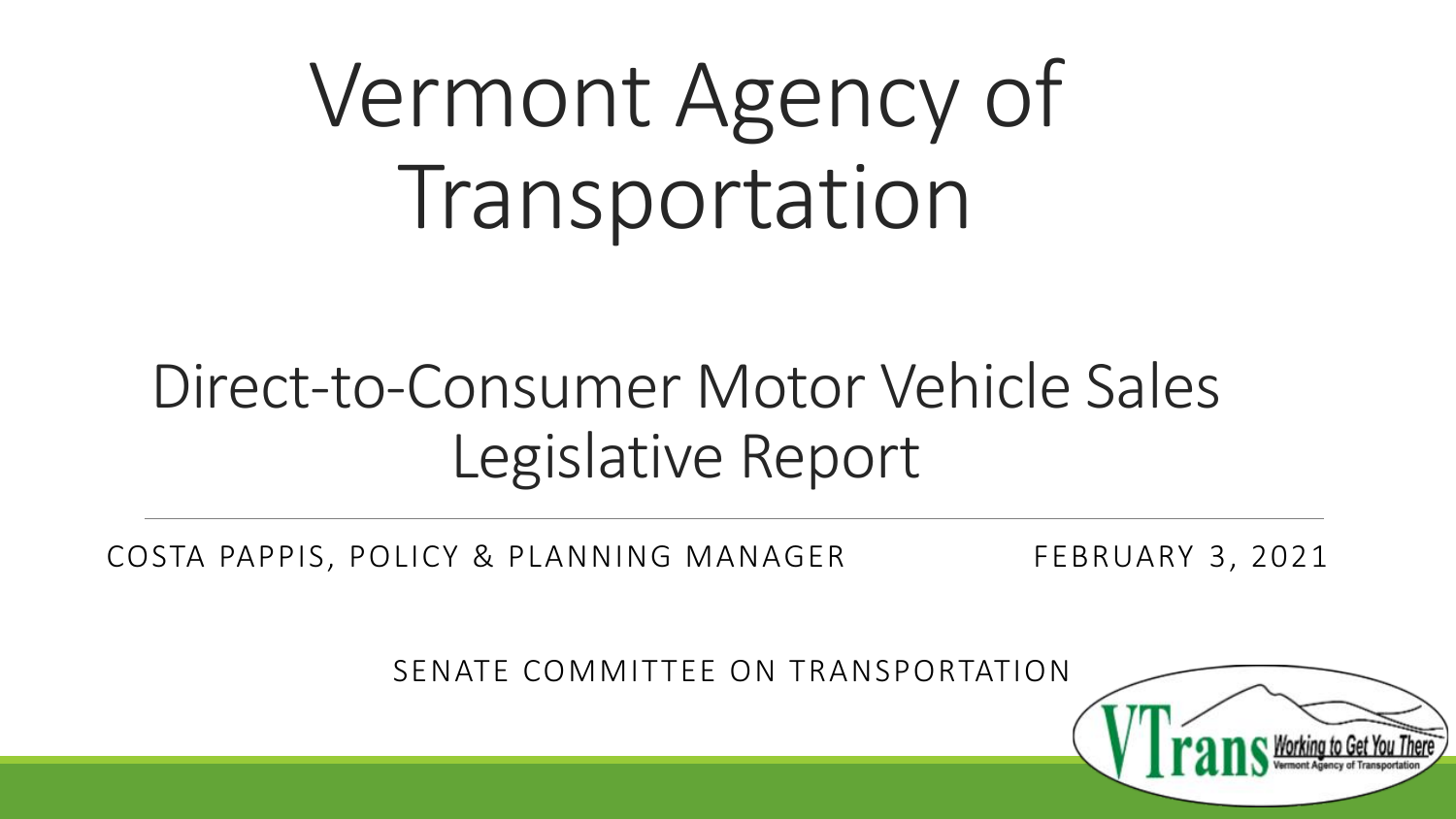#### **ACT 121 SECTION 22 - Vermont Direct to Consumer Vehicle Sales Report**

a) The Agency of Transportation, in consultation with the Attorney General's Office, the Department of Financial Regulation, a manufacturer that engages in direct-to-consumer motor vehicle sales to Vermont consumers, and the Vermont Vehicle and Automotive Distributors Association, shall conduct a study and, on or before December 15, 2020, file a written report on the findings of its study, sources reviewed, and recommendations regarding the regulation of direct-to-consumer motor vehicle sales with the Senate Committees on Economic Development, Housing and General Affairs and on Transportation and the House Committees on Commerce and Economic Development and on Transportation.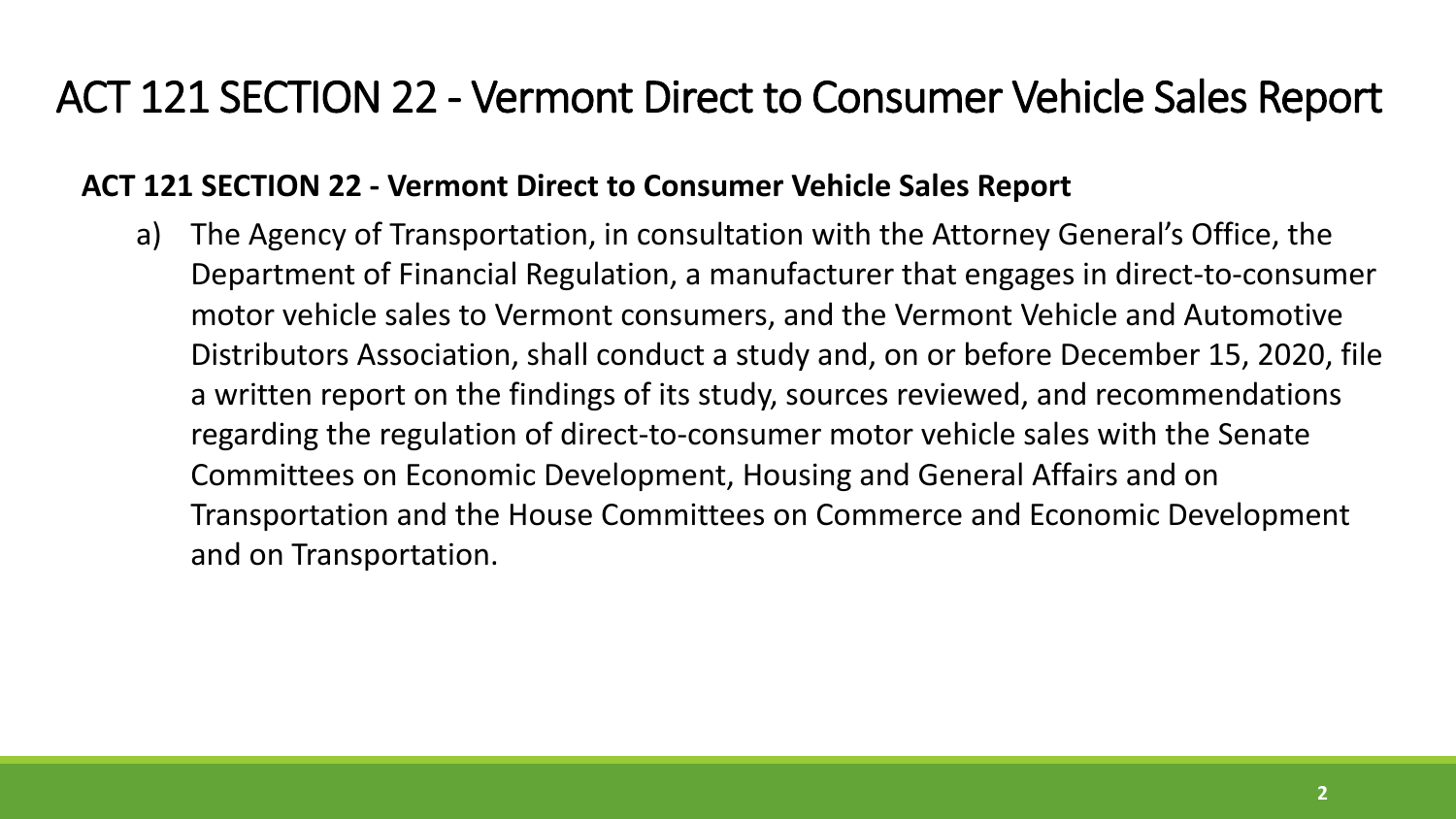#### **ACT 121 SECTION 22 - Vermont Direct to Consumer Vehicle Sales Report**

- b) The report shall, at a minimum, include a review of:
	- 1) all Vermont consumer protection laws and regulations that currently apply when a consumer purchases a motor vehicle from a dealer registered pursuant to 23 V.S.A. chapter 7, subchapter 4, whether those consumer protections currently apply to directto-consumer motor vehicle sales, and, if not, whether those consumer protections should apply to direct-to-consumer motor vehicle sales;
	- 2) how consumers currently obtain financing in direct-to-consumer motor vehicle sales and any proposals that would better protect Vermont consumers who engage in directto-consumer motor vehicle sales;
	- 3) how consumers are currently taxed in direct-to-consumer motor vehicle sales and whether there are steps the State can take to maximize the collection of taxes owed on direct-to-consumer motor vehicle sales where the vehicles are operated in Vermont;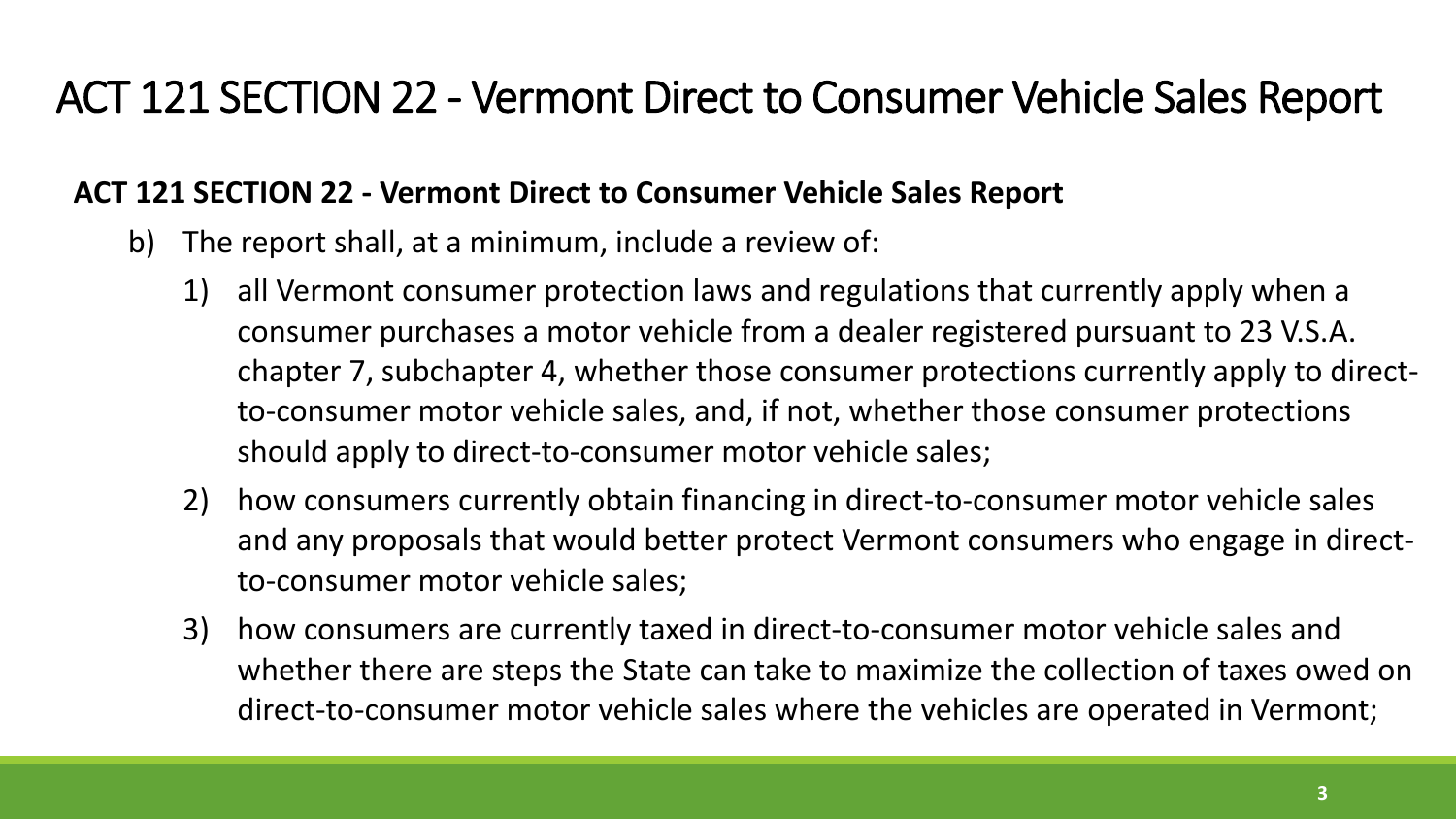#### **ACT 121 SECTION 22 - Vermont Direct to Consumer Vehicle Sales Report**

- 4) any enforcement issues related to direct-to-consumer motor vehicle sales;
- 5) what reasons, if any, exist to prohibit manufacturers engaged in direct-to-consumer motor vehicle sales from owning, operating, or controlling a motor vehicle warranty or service facility in the State and a recommendation on whether a sales center should be required if a manufacturer engaged in direct-to-consumer motor vehicle sales is permitted to own, operate, or control a motor vehicle warranty or service facility in the State;
- 6) laws, rules, and best practices from other jurisdictions and any model legislation related to the regulation of direct-to-consumer motor vehicle sales; and
- 7) how any proposed amendments to Vermont law regulating direct-to-consumer motor vehicle sales will affect dealers registered pursuant to 23 V.S.A. chapter 7, subchapter 4; franchisors and franchisees, as defined in 9 V.S.A. § 4085; and other persons who are selling motor vehicles to Vermonters.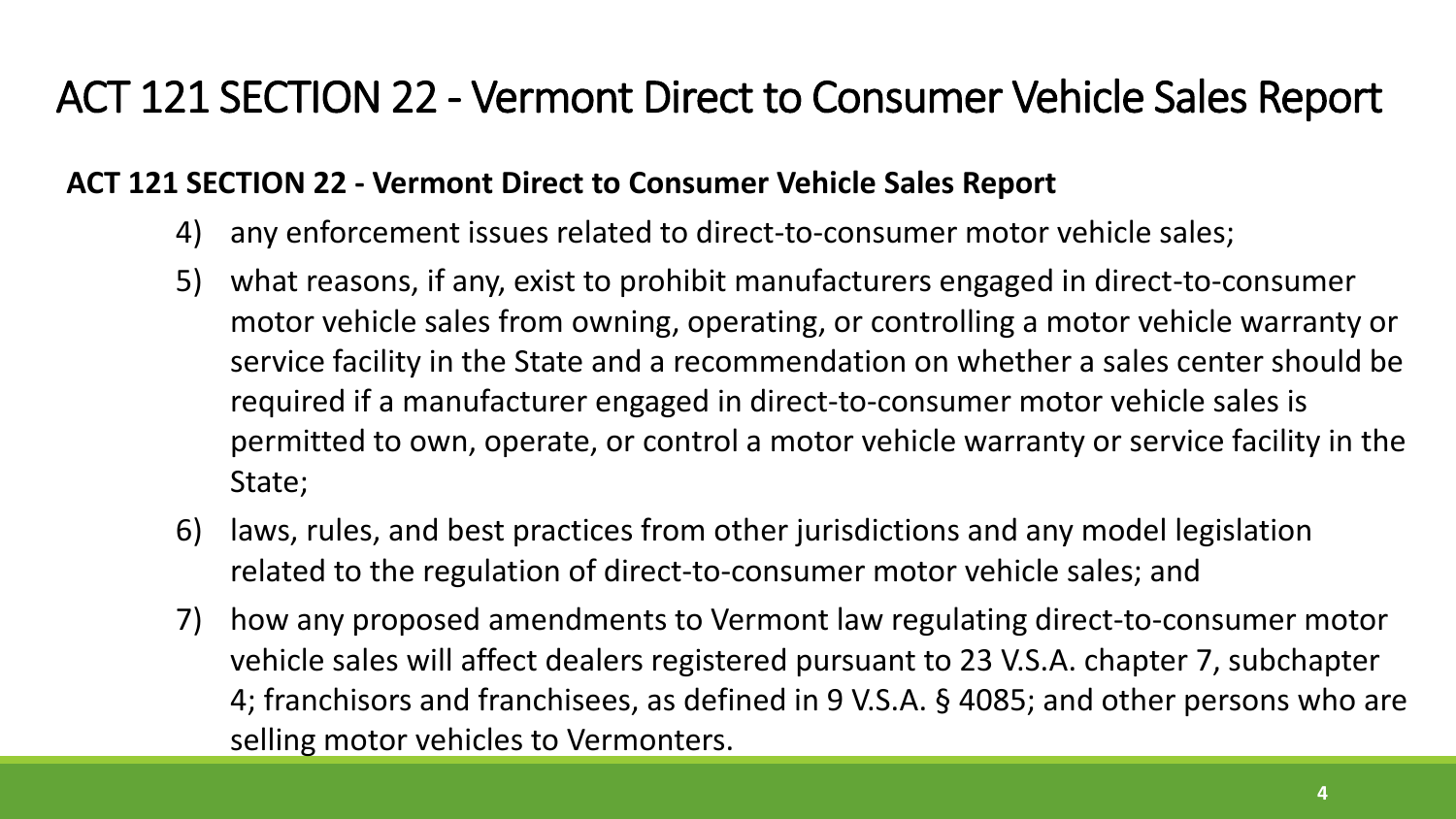#### **Consulted Parties:**

- o Government Agencies Department of Motor Vehicles, Department of Financial Regulation, Attorney General's Office
- o Vehicle Organizations (Vermont Vehicle and Automotive Distributors Association, National Automobile Dealers Association, Alliance for Automotive Innovation)
- o Direct to Consumer Vehicle Manufacturers: Tesla
- o Direct to Consumer Vehicle Sales Platforms: Carvana, Vroom
- o Policy / Academic Experts:
	- Federal Trade Commission, Office of Policy Planning Staff
	- Paul Steier, American Association of Motor Vehicle Administrators
	- Prof. Tara Fitzgerald Urich, Department of Management, Oklahoma State University
	- Prof. Francine Lafontaine, University of Michigan Ross School of Business
	- Prof. Daniel Crane, University of Michigan Law School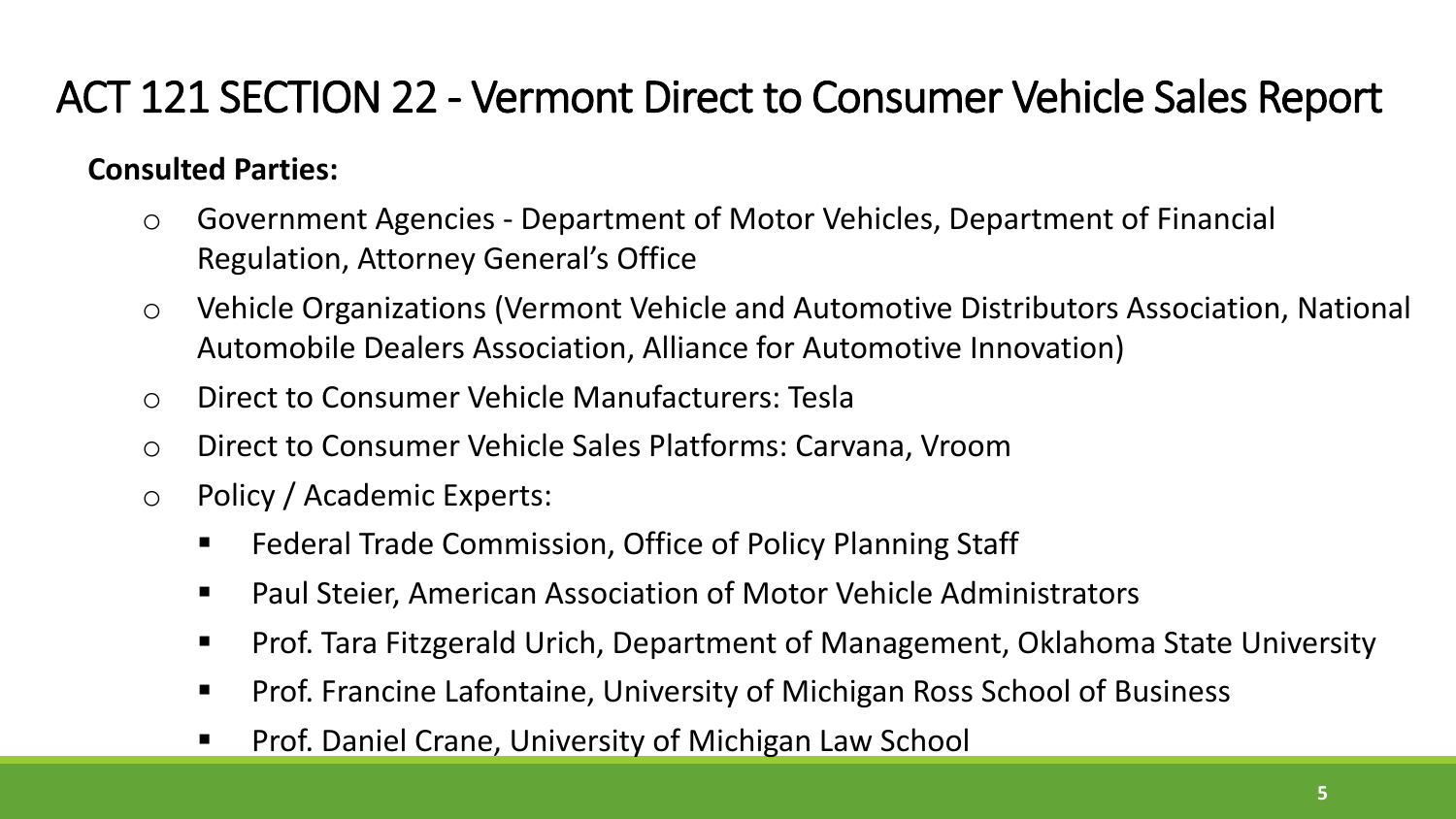#### **Approach to Addressing Report Questions**

Documenting the perspectives of franchise dealers, DTCs, and other subject matter experts.

#### **What are Direct-to-Consumer Motor Vehicle Sales (DTC)?**

*Manufacturer DTC sales*: New motor vehicle sales or leases made directly by vehicle manufacturers to the consumer. Examples include Tesla (and likely Rivian and Lucid Motors).

*Platform DTC sales*: New or used motor vehicle sales or leases made to Vermont consumers by persons in the regular business of selling cars and who are not licensed registered dealers pursuant to 23 V.S.A. chapter 7, subchapter 4 and are not vehicle manufacturers. Examples include Carvana and Vroom.

*Aggregator Platforms*: Companies that facilitate sales of new or used vehicles online but do not own their own vehicle inventories. Examples include Cars.com and TrueCar.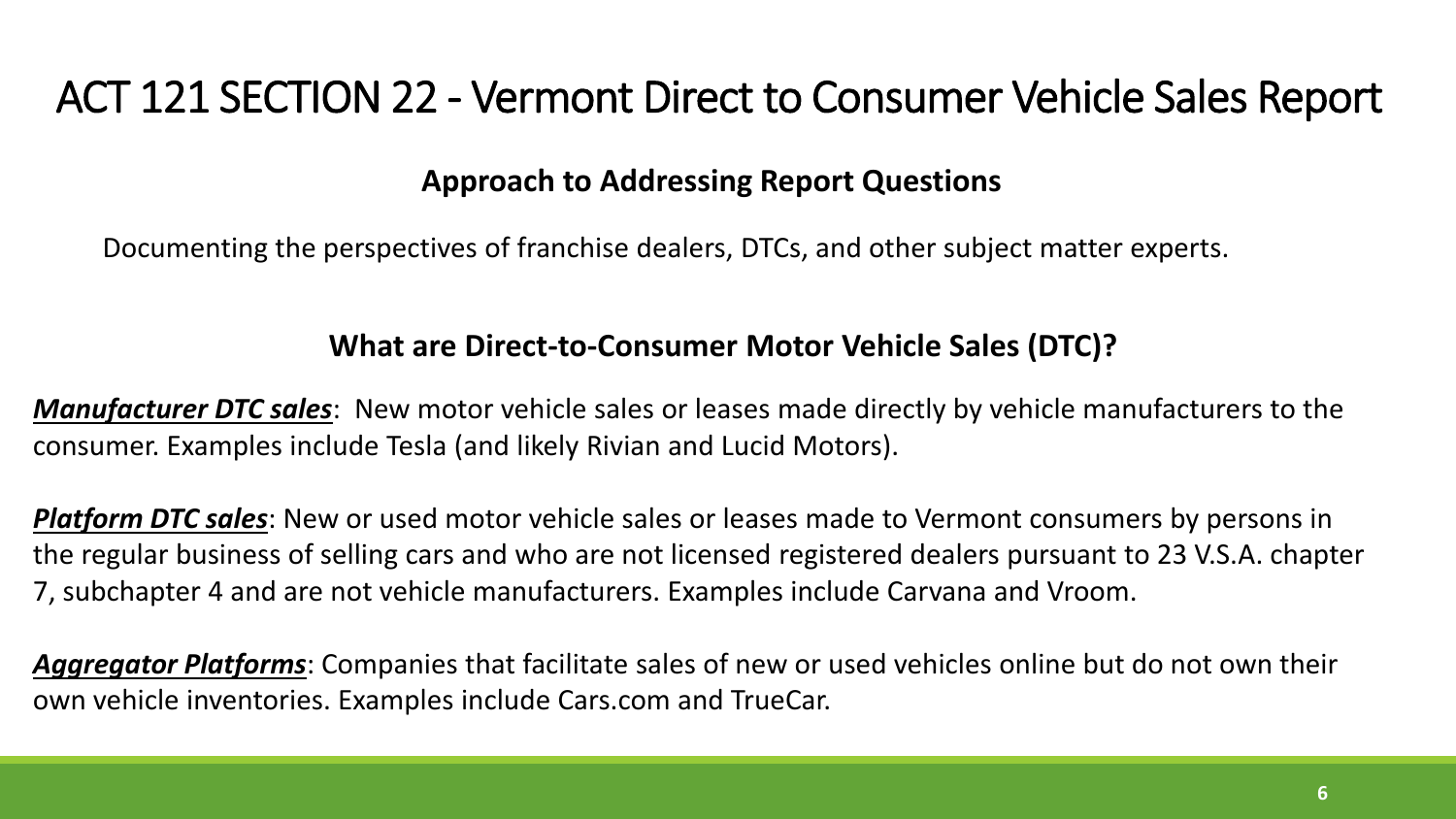**Question #1 - All Vermont consumer protection laws and regulations that currently apply when a consumer purchases a motor vehicle from a dealer registered pursuant to 23 V.S.A. chapter 7, subchapter 4, whether those consumer protections currently apply to direct-to-consumer motor vehicle sales, and, if not, whether those consumer protections should apply to direct-toconsumer motor vehicle sales.**

Numerous laws and regulations are in place in Vermont to protect consumers in the motor vehicles purchasing process. These include:

- 1. General protections, applicable to sales of all products including motor vehicles.
- 2. Specific protections applicable to sales of motor vehicles.
- 3. Specific protections for sales from a registered motor vehicle dealer.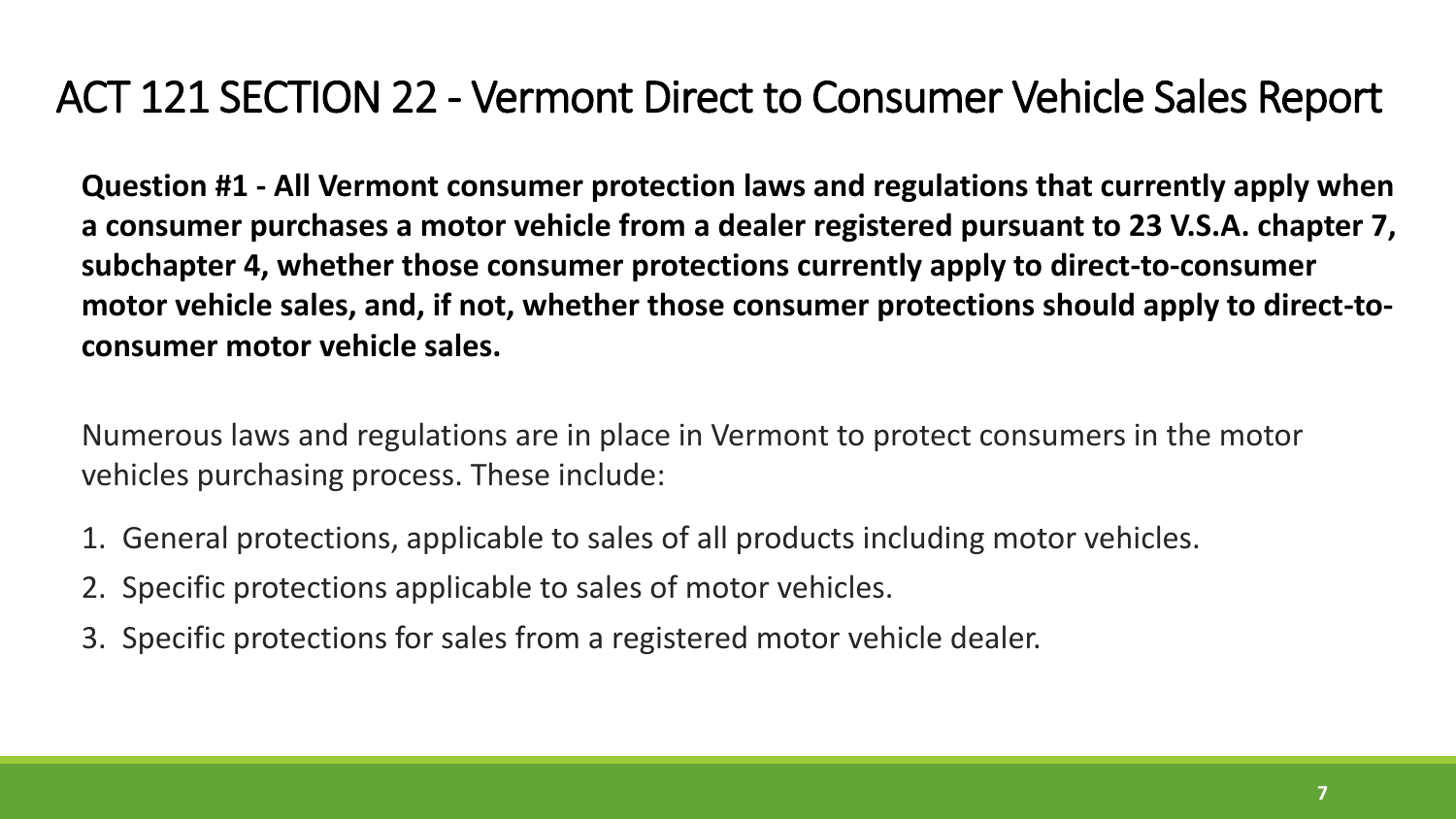- o 23 V.S.A chapter 7, subchapter 4: Registration of Dealers and Transporters:
	- §453: Surety Bond requires registered dealers to provide a surety bond, letter of credit, or certification of deposit for a bond amount of \$20,000-35,000 (depending on number of vehicles sold) which may be claimed against for certain fees and taxes.
	- §462: Dealer Registration Cancelation allows the Commissioner of Motor Vehicles to cancel, revoke, or suspend a dealer's registration if the dealer violates relevant law or regulation.
	- §466: Records sets requirements for dealer record keeping for vehicle sales; these records may later be sought for a variety of purposes including resolving disputes, providing information in consumer protection claims, and enforcement.
- o DMV Rules (Code of Vermont Rules 14-050-050): provides dealer license requirements which may support consumer protection by way of ensuring access to dealers, as well as provide a standard of service for consumers; for example: building area requirements, signage requirements, hours of operation requirements.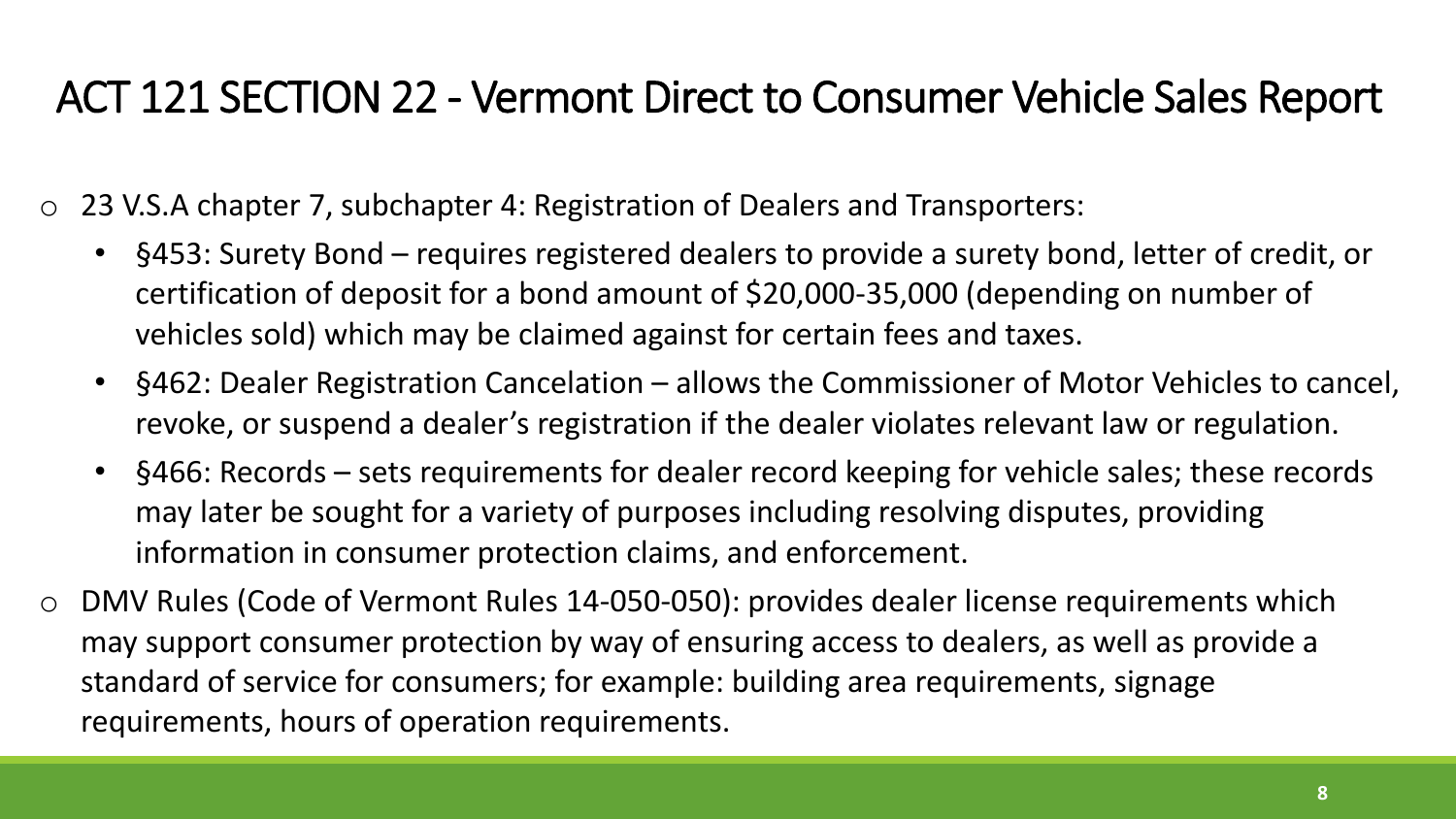**Question #1 - All Vermont consumer protection laws and regulations that currently apply when a consumer purchases a motor vehicle from a dealer registered pursuant to 23 V.S.A. chapter 7, subchapter 4, whether those consumer protections currently apply to direct-to-consumer motor vehicle sales, and, if not, whether those consumer protections should apply to direct-toconsumer motor vehicle sales.**

Enforcing laws for vehicles sold by entities outside the state is generally more challenging than enforcing laws on vehicles sold by registered Vermont dealers for three reasons:

- o Sales and vehicle temporary tag records are harder to locate.
- $\circ$  Without a physical presence, it may be difficult to identify or talk with representatives of the selling entity or obtain records.
- o The relevant jurisdiction for disputes may be determined to be outside Vermont (if a Vermont resident files a claim against a Vermont dealer, it will be adjudicated locally).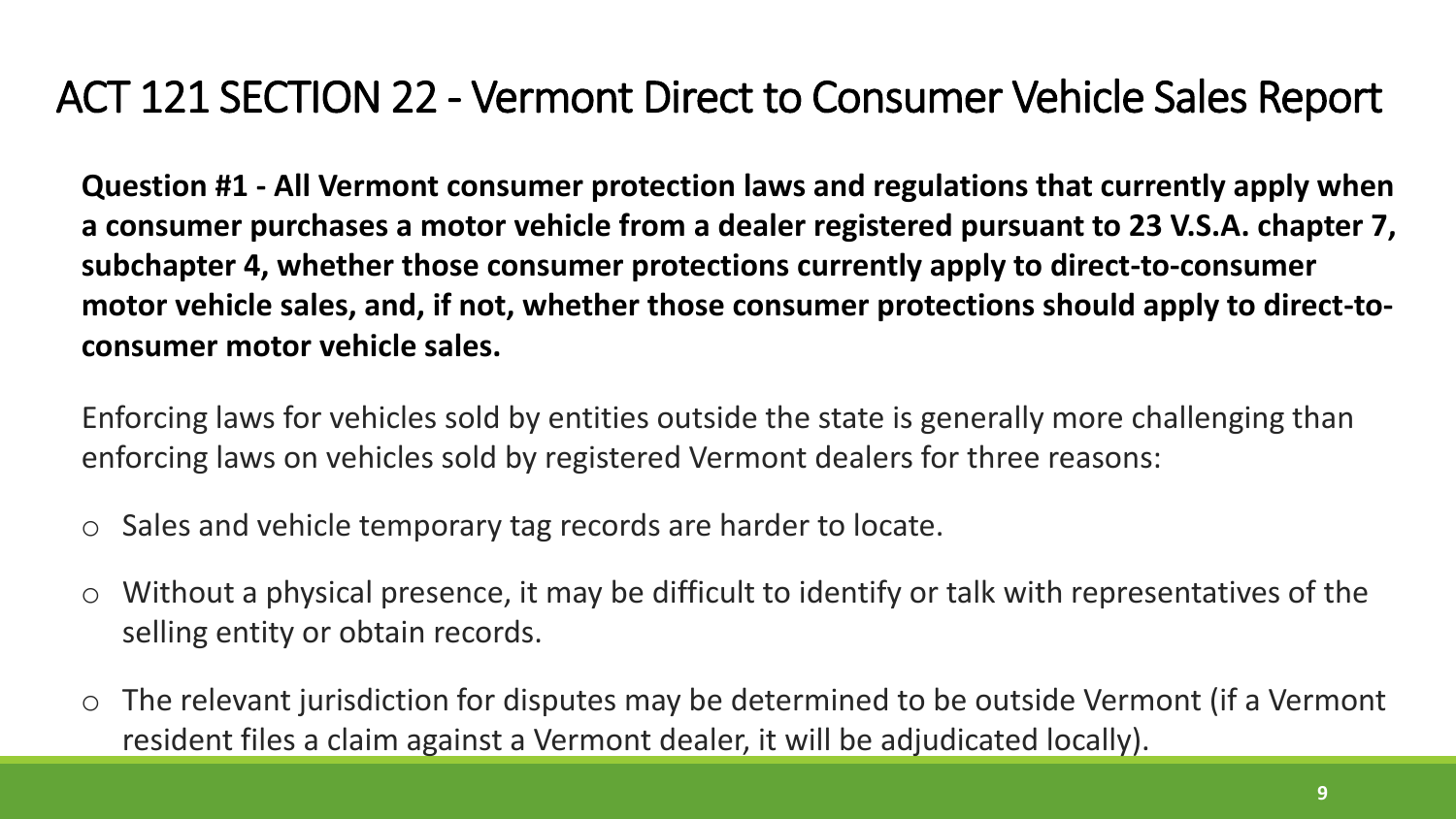**Question #2 - How consumers currently obtain financing in direct-to-consumer motor vehicle sales and any proposals that would better protect Vermont consumers who engage in direct-toconsumer motor vehicle sales?**

- o Retail Installment Contracts (Carvana, Tesla in states where it has sales locations)
- o Third-party registered lending agencies (Tesla in states where it does not have sales locations)
- $\circ$  Customers secure their own financing (i.e., bank, credit union).

Vermont's Motor Vehicle Retail Installment Sales Contract Law, Chapter 59 of Title 9 provides consumer protections and remedies (9 V.S.A. § 2361) against a dealer financing.

Consumer protections related to DTC financing would be strengthened if lenders were registered and licensed in Vermont.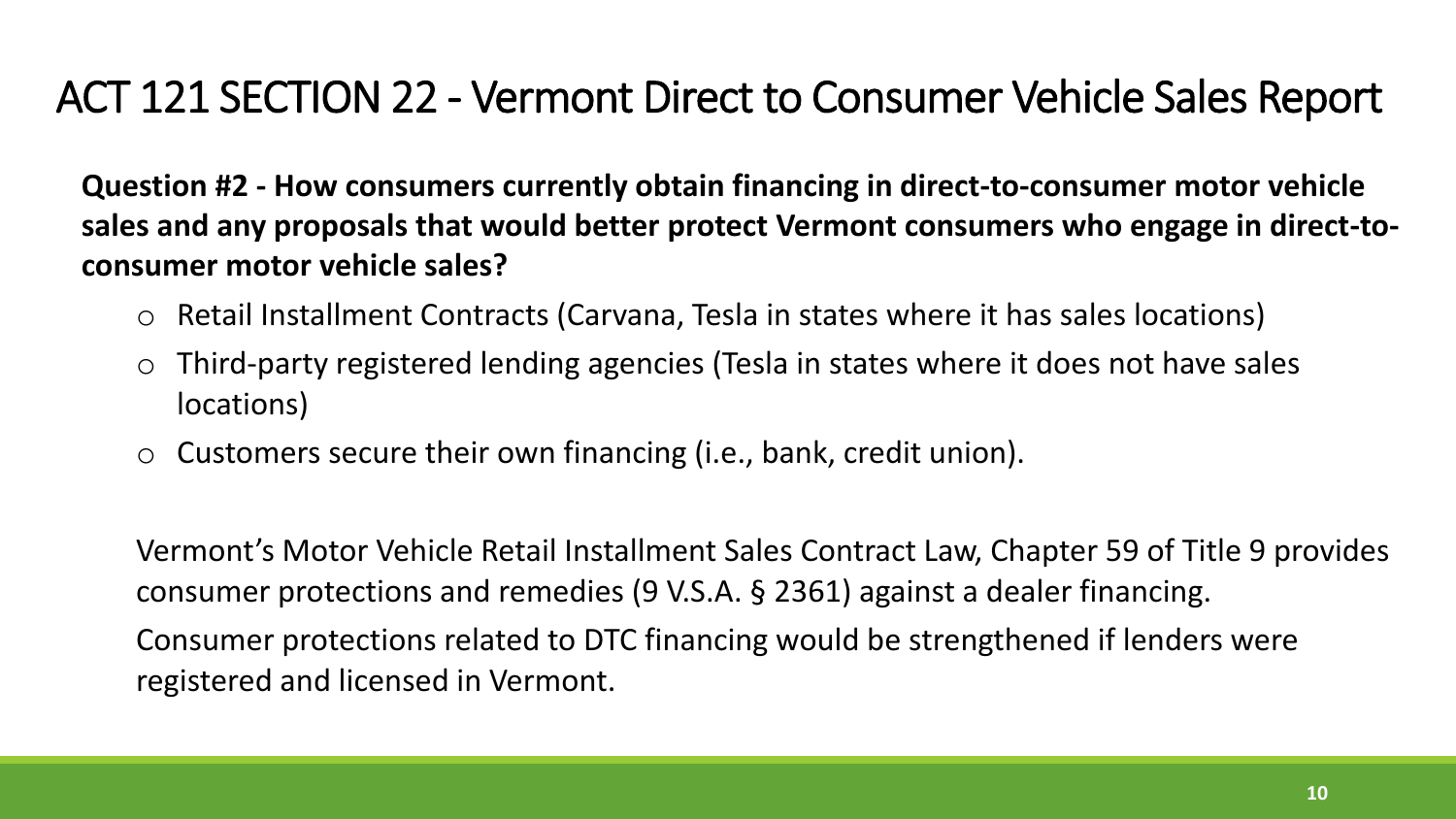**Question #3 - How consumers are currently taxed in direct-to-consumer motor vehicle sales and whether there are steps the State can take to maximize the collection of taxes owed on directto-consumer motor vehicle sales where the vehicles are operated in Vermont.**

- o Purchase and Use tax of 6% is assessed at the time of sale based on the actual sale price (purchase tax) when the vehicle is sold by a Vermont licensed dealer.
- $\circ$  If the sale is new vehicle DTC manufacturer sale (i.e., Tesla) or sold by a dealer registered outside of Vermont (such as Carvana, which is a registered dealer in several states), the tax is collected at time of registration and is based on the sales price.
- o Risk factors:
	- o P&U credit if tax is collected by another state based on the location of sale.
	- o Temporary tag revenue
	- Lost sales tax revenue when customers go out of state for DTC vehicle service work.

Unclear implications of changing rules on P&U credit for out of state transactions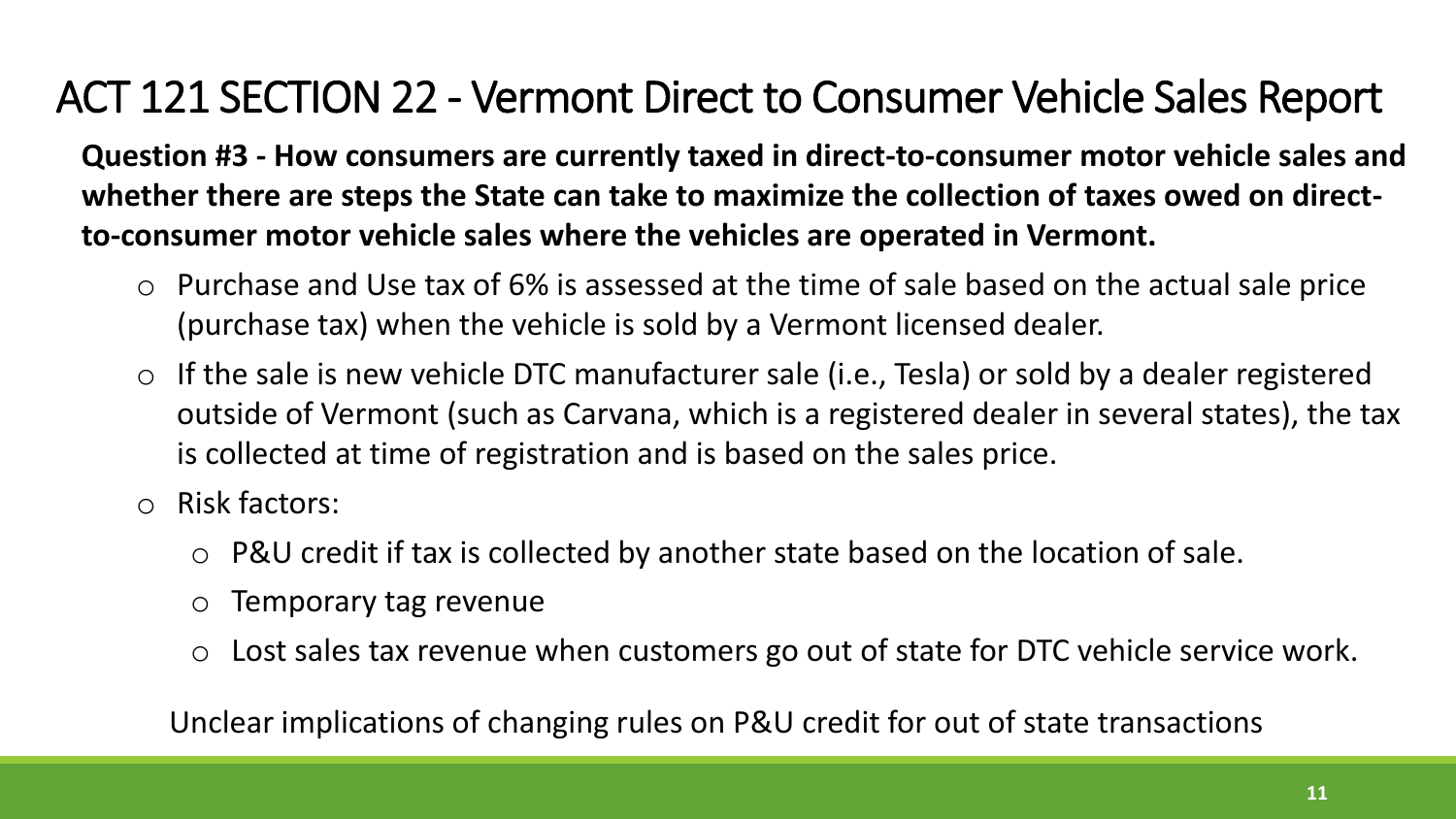**Question #4 – Any enforcement issues related to direct-to-consumer motor vehicle sales.**

- o Vermont licensed dealers are responsible for several record keeping and audit requirements which facilitate investigation and enforcement of laws. These do not apply for DTC sales.
	- o Must keep six years of custodial records of all vehicle sales on-site.
	- o Keep track of plates issued to consumers by them.
	- o Subject to regular state audits.
- o Establishing jurisdiction can present a challenge for enforcement of many laws related to DTC vehicle sales – (*Okulski v. Carvana*)
- o Risk factor: Enforcement of laws, including consumer protections, become more challenging outside Vermont.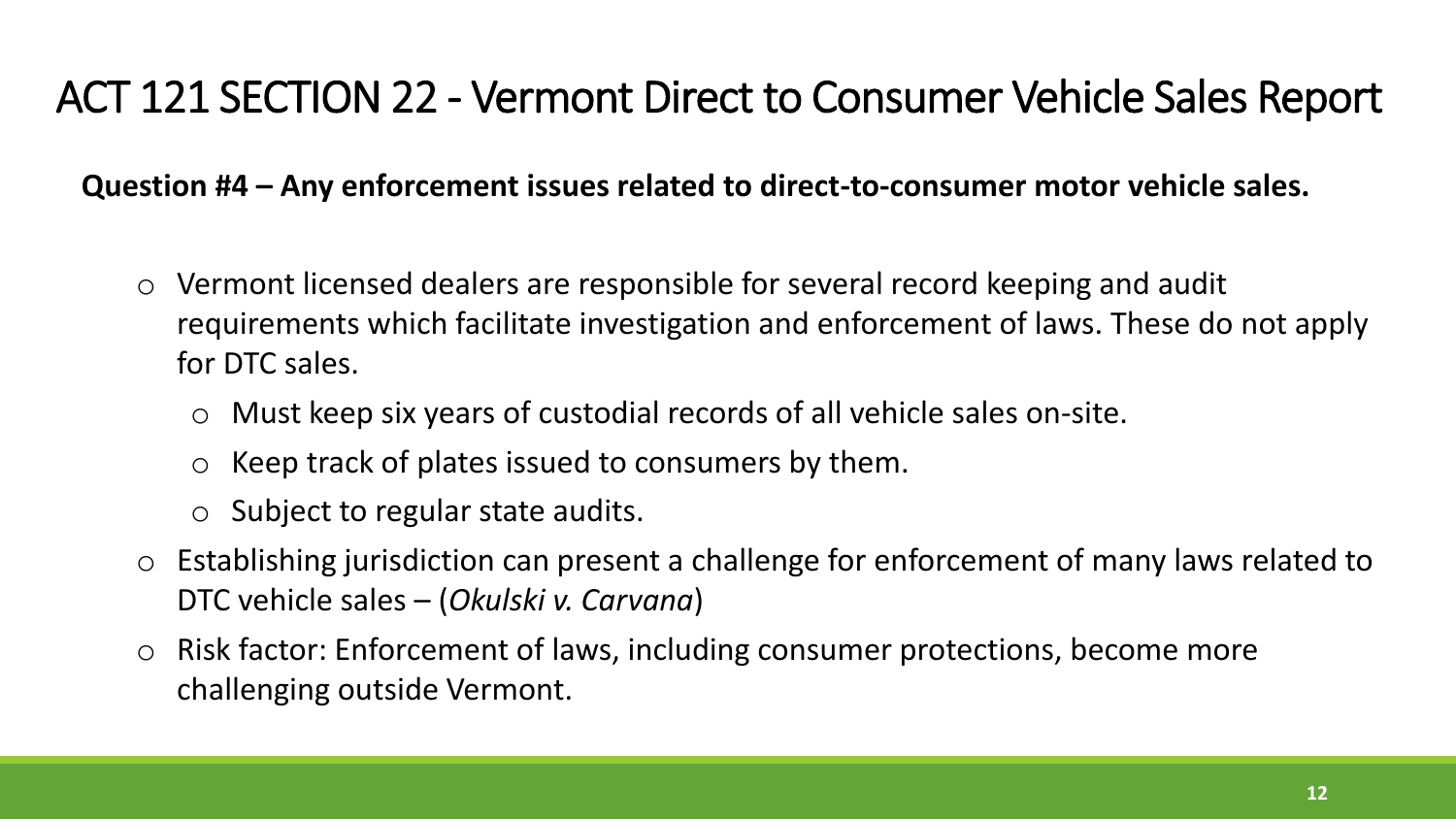**Question #5 – What reasons, if any, exist to prohibit manufacturers engaged in direct-toconsumer motor vehicle sales from owning, operating, or controlling a motor vehicle warranty or service facility in the State and a recommendation on whether a sales center should be required if a manufacturer engaged in direct-to-consumer motor vehicle sales is permitted to own, operate, or control a motor vehicle warranty or service facility in the State.**

#### **Dealers Perspective:**

- o Current statutory prohibition of vehicle manufacturers from owning, operating, or controlling a motor vehicle warranty or service facility in Vermont by 9 V.S.A. §4086(i).
- o Approval and conduct of the warranty service (dealer serves as advocate for customer).
- o Financial incentive for DTC warranty centers to conduct as little warranty work as possible and avoid approving warranty claims.
- $\circ$  Dealers provide early warnings for safety recall issues as they often notice when there is a pattern in certain defects with vehicles in performing service work.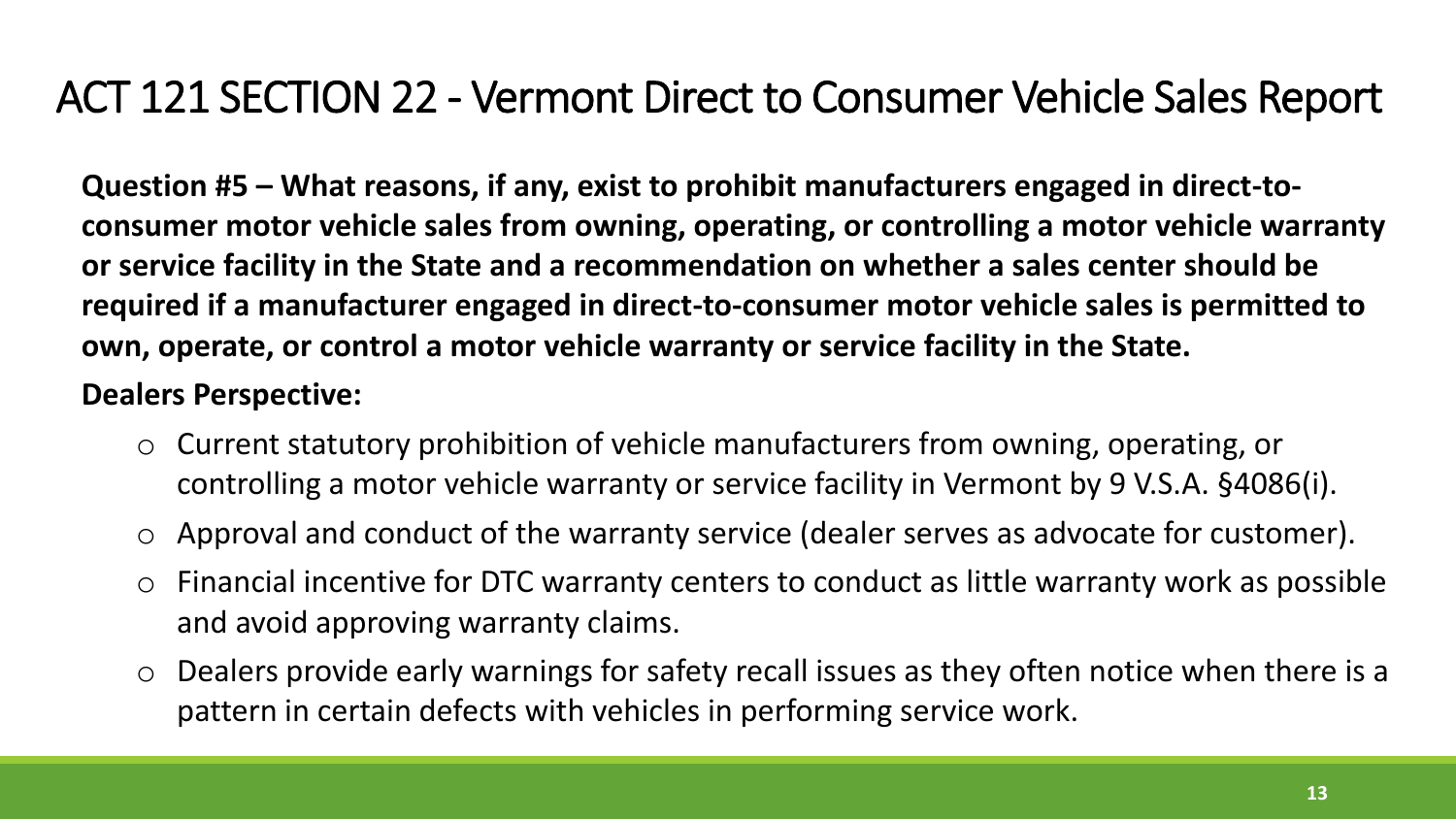**Question #5 – What reasons, if any, exist to prohibit manufacturers engaged in direct-to-consumer motor vehicle sales from owning, operating, or controlling a motor vehicle warranty or service facility in the State and a recommendation on whether a sales center should be required if a manufacturer engaged in direct-to-consumer motor vehicle sales is permitted to own, operate, or control a motor vehicle warranty or service facility in the State.**

#### **DTC Perspective**

- o Pricing based on audited full retail repair prices creates an incentive for dealers to overcharge customers for non-warranty work in order to increase the price / profit margin they can charge OEMs for warranty work – costs then passed onto consumers.
- o Manufacturers, and not dealers, are generally subject to product liability suits.
- $\circ$  Customer satisfaction with warranty service is an important factor in vehicle purchasing decisions, and DTC manufacturers have an incentive to approve claims and conduct quality .
- o Manufactures of other high-value products (such as consumer electronics companies) provide their own warranty service.
- o The State is losing tax revenue to out-of-state DTC warranty and service.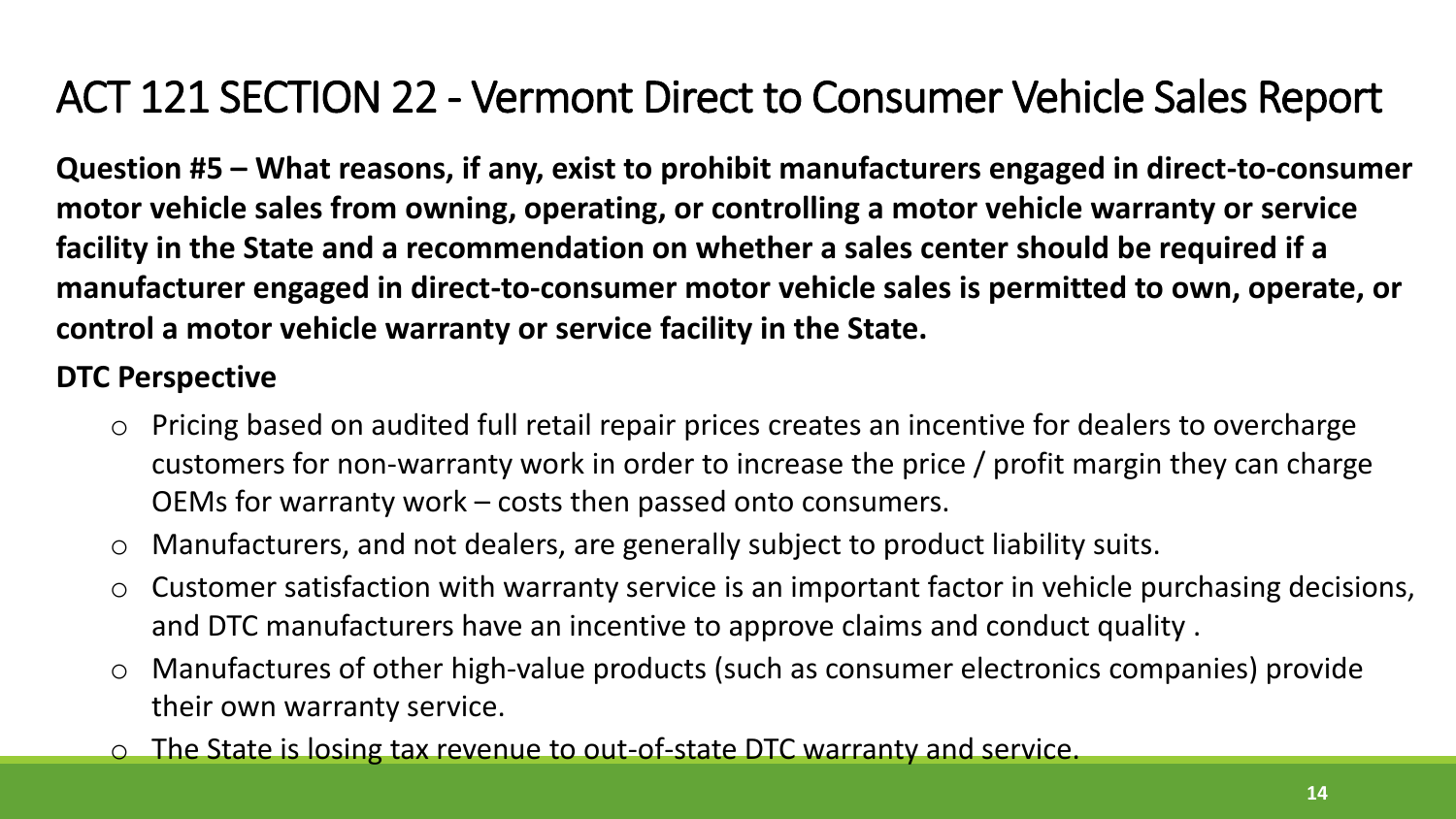**Question #6 – Laws, rules, and best practices from other jurisdictions and any model legislation related to the regulation of direct-to-consumer motor vehicle sales.**

#### **Explicitly allow DTC sales**

- o Six states (Colorado, Maryland, Nevada, New Jersey, Pennsylvania, and Utah) have carveouts that allow manufacturers to sell electric or zero-emission vehicles directly to consumers.
- o Wyoming allowed DTC motor vehicle sales through amendment to their franchise law in 2017 to create a broad Direct Sale Manufacturer's license; the license permits manufacturers to sell vehicles directly to consumers and maintain a showroom.
- o Michigan settled a suit brought by Tesla by permitting residents to purchase a Tesla with the provision that the car be titled in another state. The company also may operate service and repair facilities in the state, but it must be through a subsidiary, identified as "Tesla Michigan".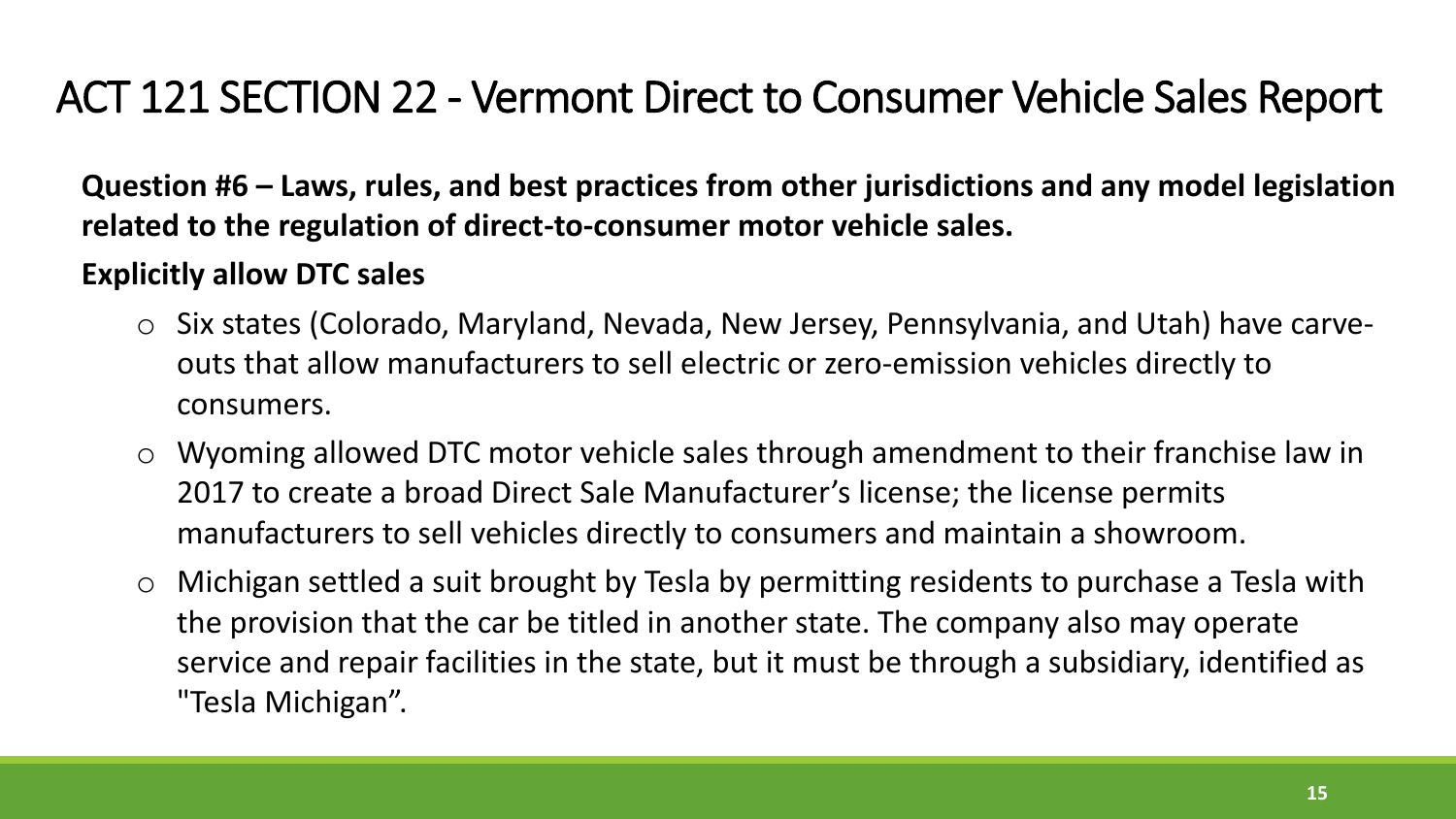**Question #6 – Laws, rules, and best practices from other jurisdictions and any model legislation related to the regulation of direct-to-consumer motor vehicle sales.**

#### **Implicitly allow DTC sales**

- o California, Florida, and Illinois have not expressly prohibited manufacturers from making direct vehicle sales, arguing that statutes restricting direct vehicle sales are meant to prevent auto manufactures from selling their cars directly to consumers in competition with their franchised dealers, not to prohibit pure direct distribution. These states still have protections in place for franchised dealerships in the state.
	- Example Florida permits sales from DTC companies but in order to protect established dealerships it limits the right of manufacturers to own a dealership if there is an existing network of franchised dealerships in the state.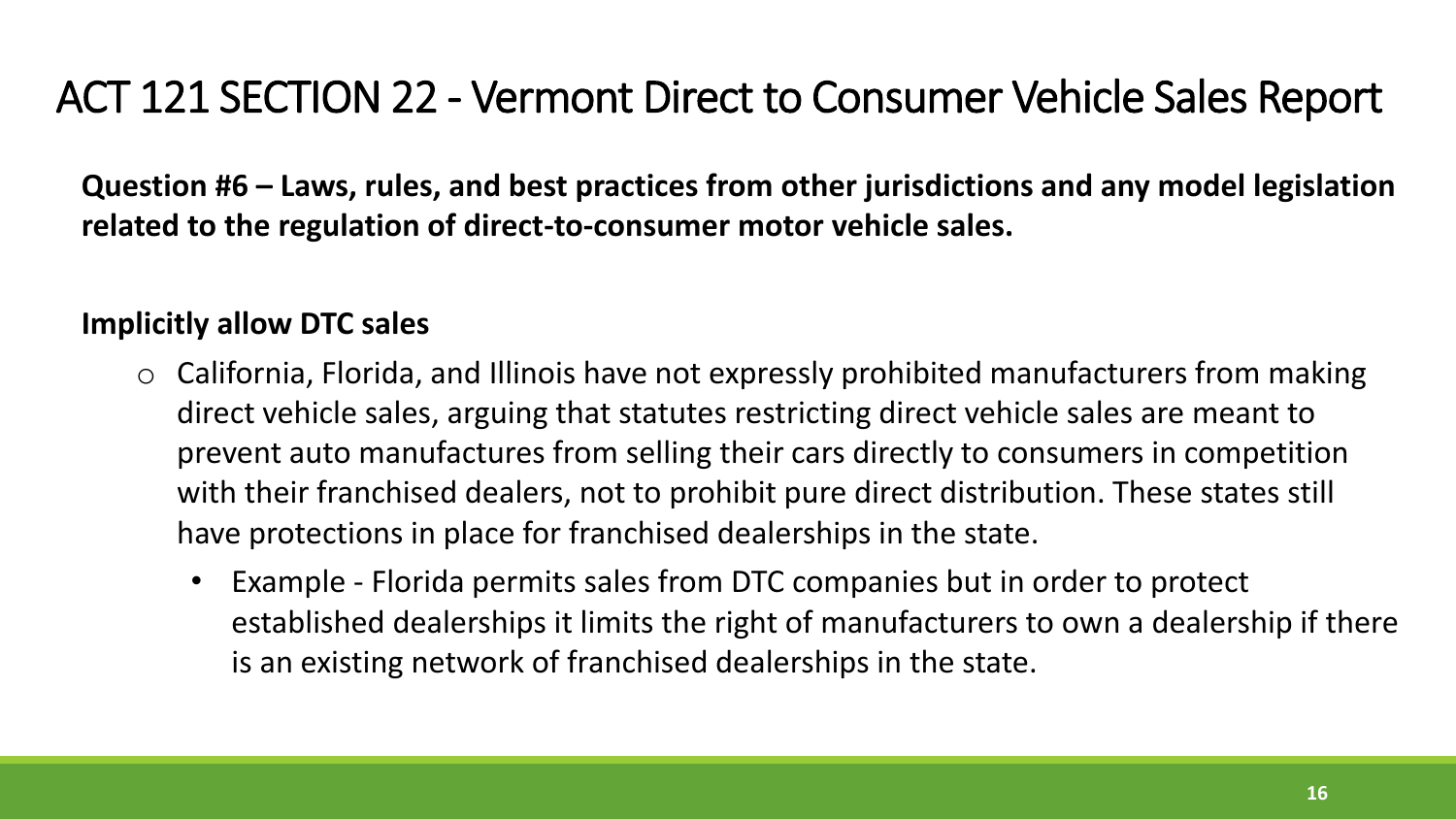**Question #6 – Laws, rules, and best practices from other jurisdictions and any model legislation related to the regulation of direct-to-consumer motor vehicle sales.**

#### **Explicit DTC prohibitions**

 $\circ$  12 states, including New York and Connecticut have passed legislation that constitute a total ban on direct vehicle sales (although some states including New York have grandfathered existing Tesla stores and sales).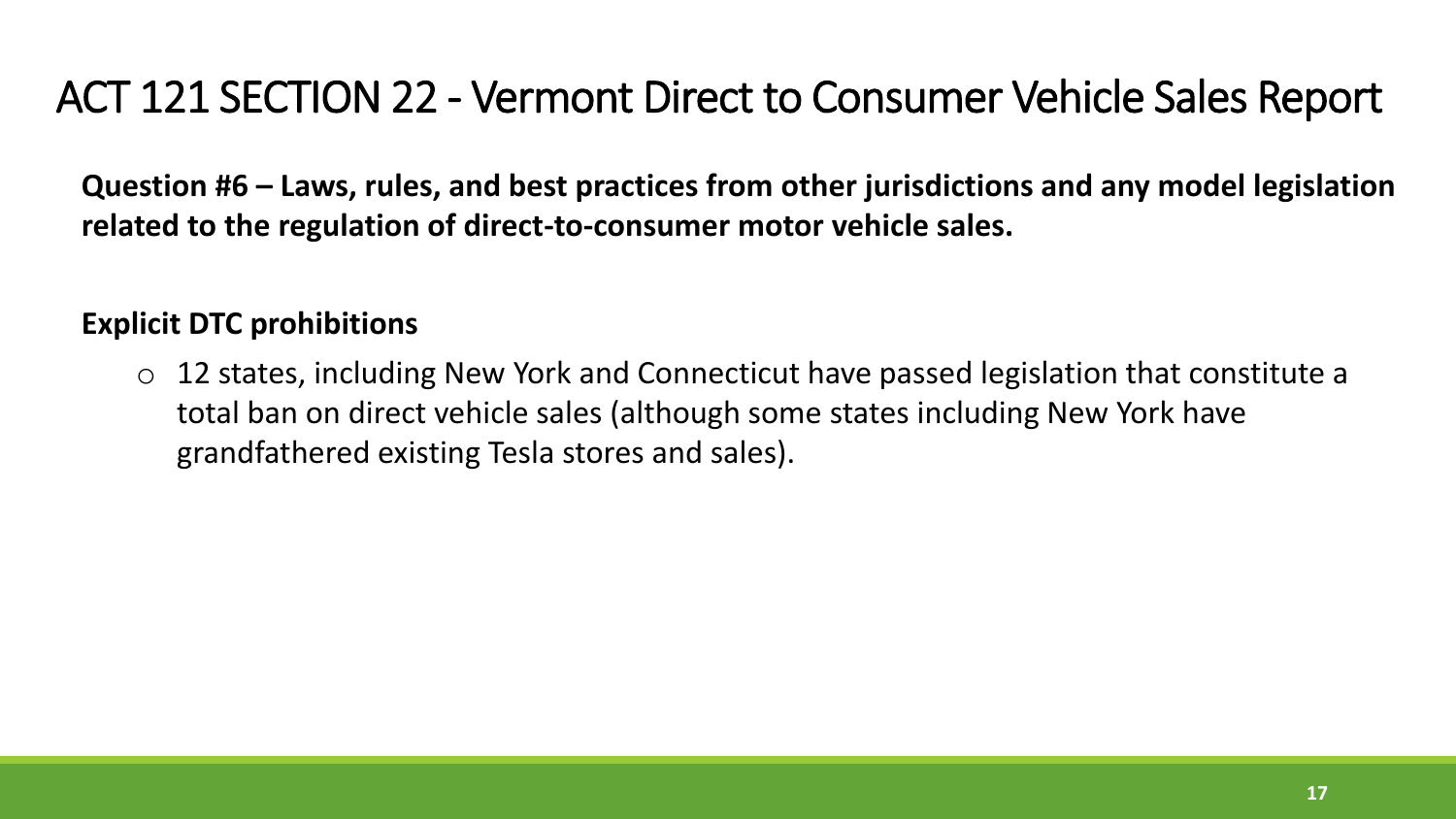**Question #7 – How any proposed amendments to Vermont law regulating direct-to-consumer motor vehicle sales will affect dealers registered pursuant to 23 V.S.A. chapter 7, subchapter 4; franchisors and franchisees, as defined in 9 V.S.A. § 4085; and other persons who are selling motor vehicles to Vermonters.**

#### **Dealers / Non-DTC Auto Manufacturers Perspective:**

- o Concern expressed that DTC vehicle manufacturers will have an unfair competitive advantage because they will not have the costs of complying with dealer requirements, including requirements for facilities and consumer protections. This effectively permits bypassing of rules and laws, which would be unfair, and may encourage other vehicle manufacturers to create subsidiaries in order to bypass current franchise laws.
	- Example cited by VADA Volvo, owned by its parent company Geely from China, created Polestar to sell electric vehicles, bypassing the franchised dealers who have made significant investments in service, training, tools and sales facilities.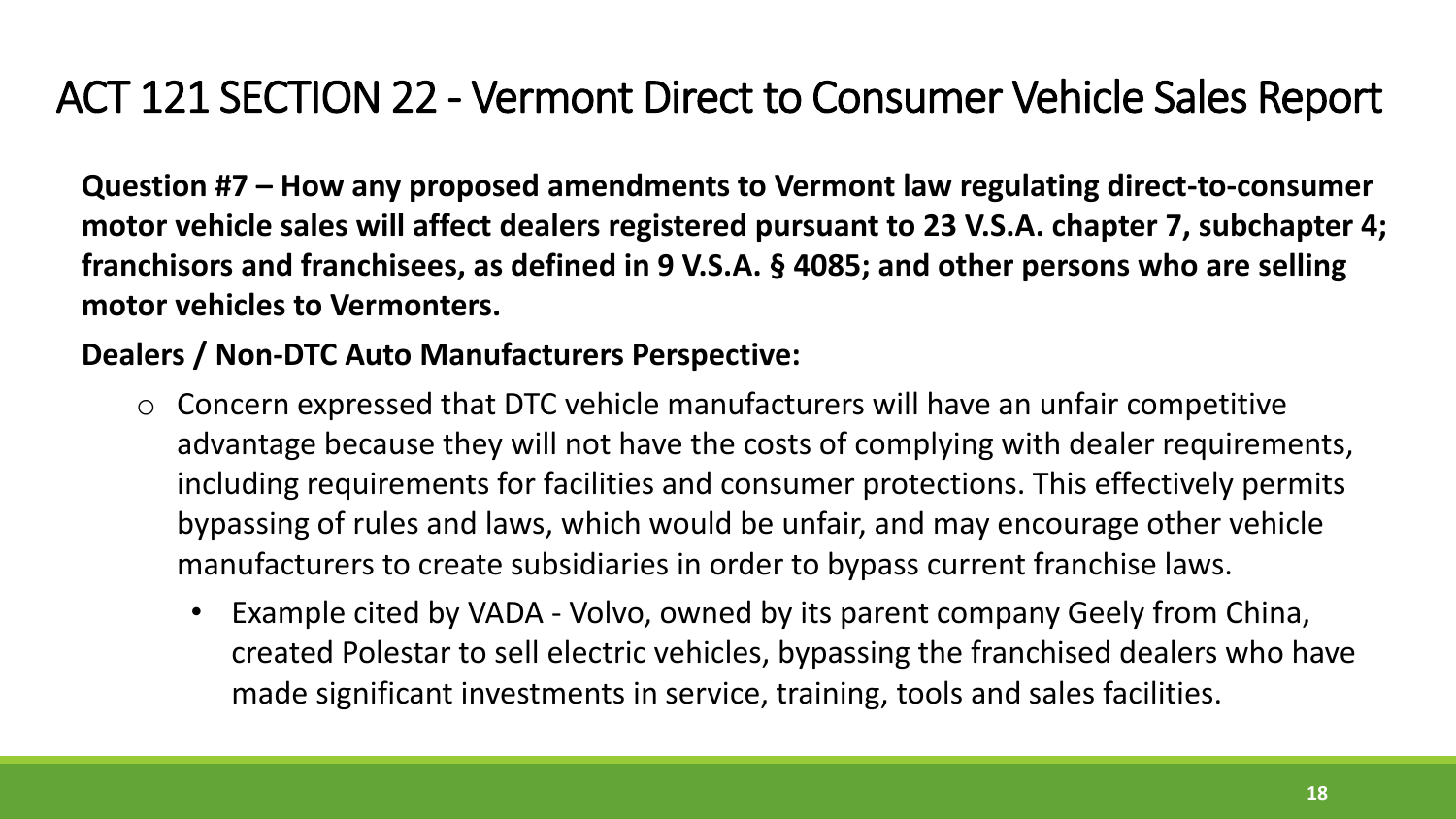**Question #7 – How any proposed amendments to Vermont law regulating direct-to-consumer motor vehicle sales will affect dealers registered pursuant to 23 V.S.A. chapter 7, subchapter 4; franchisors and franchisees, as defined in 9 V.S.A. § 4085; and other persons who are selling motor vehicles to Vermonters.**

#### **Dealers / Non-DTC Auto Manufacturers Perspective:**

- o Franchise dealers have invested significant financial resources to establish dealerships. They have a positive economic impact through employment and tax revenue generation, purchases from other Vermont businesses, and local communities through real estate investment and philanthropic activities.
- o According to the National Automobile Dealers Association (NADA), the 2019 Annual Contribution of Vermont's New-Car Dealers shows Vermont's 79 new-car dealers created a total of 10,423 jobs in the state, including 3,237 direct jobs, with average annual earnings of \$56,433 and with a payroll of \$182 million. Vermont new-car dealers generated a total of \$2.6 billion in sales and paid \$156 million in state sales taxes in 2019, according to NADA.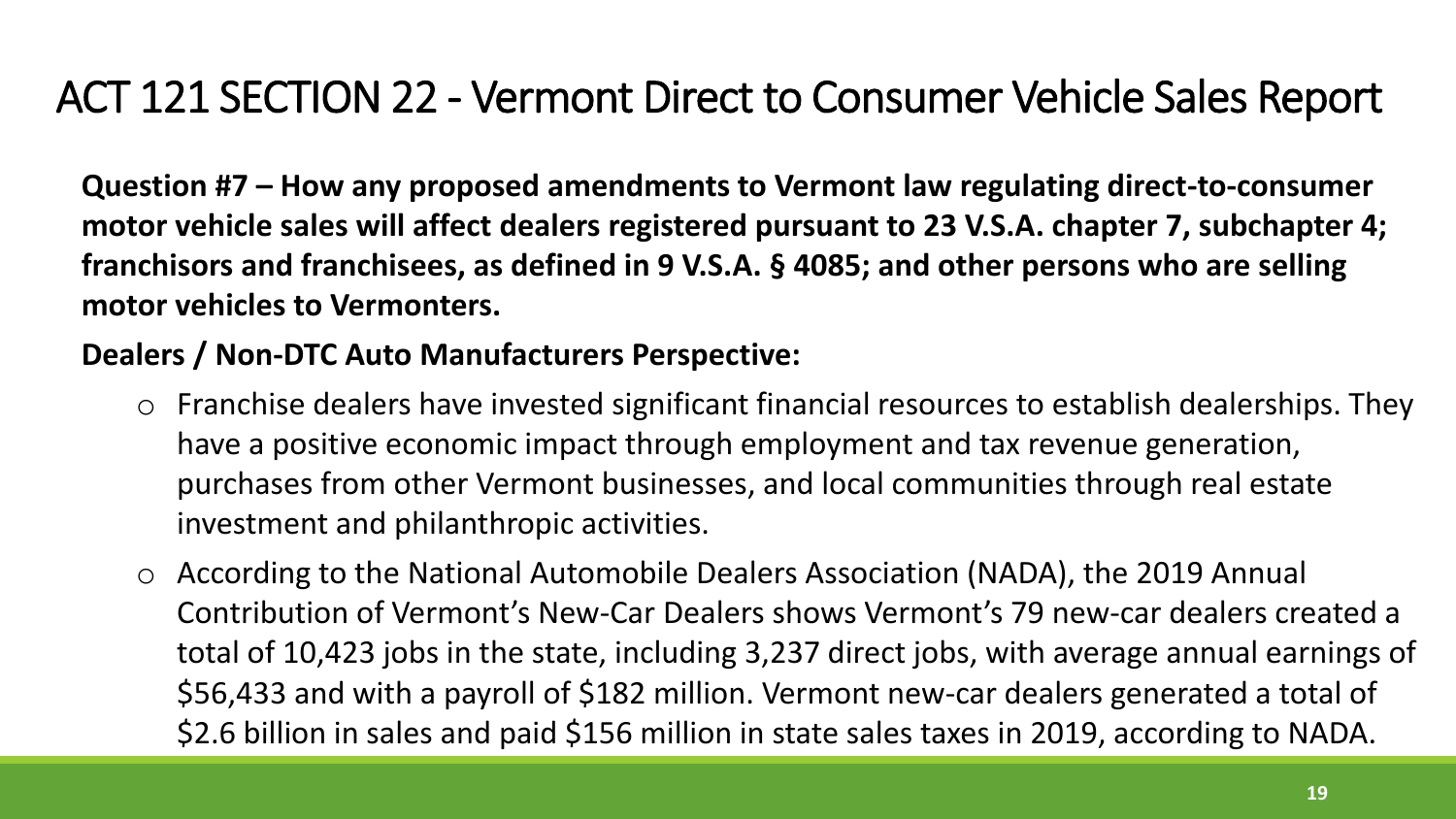**Question #7 – How any proposed amendments to Vermont law regulating direct-to-consumer motor vehicle sales will affect dealers registered pursuant to 23 V.S.A. chapter 7, subchapter 4; franchisors and franchisees, as defined in 9 V.S.A. § 4085; and other persons who are selling motor vehicles to Vermonters.**

#### **DTC Perspective:**

- o There would be no significant effect on franchised dealers if Vermont law was amended to allow for direct sale manufacturers to open service or warranty centers in the State. Direct sales are already permitted in the state and dealers have not been negatively affected in any demonstrable way.
- o The same positive economic impacts [cited by franchise dealers] would also come from DTC manufacturers who would open sales and service locations in Vermont. DTCs have chosen a business model for distribution of vehicles, just as non-DTC manufacturers had the chance to choose their preferred business model.